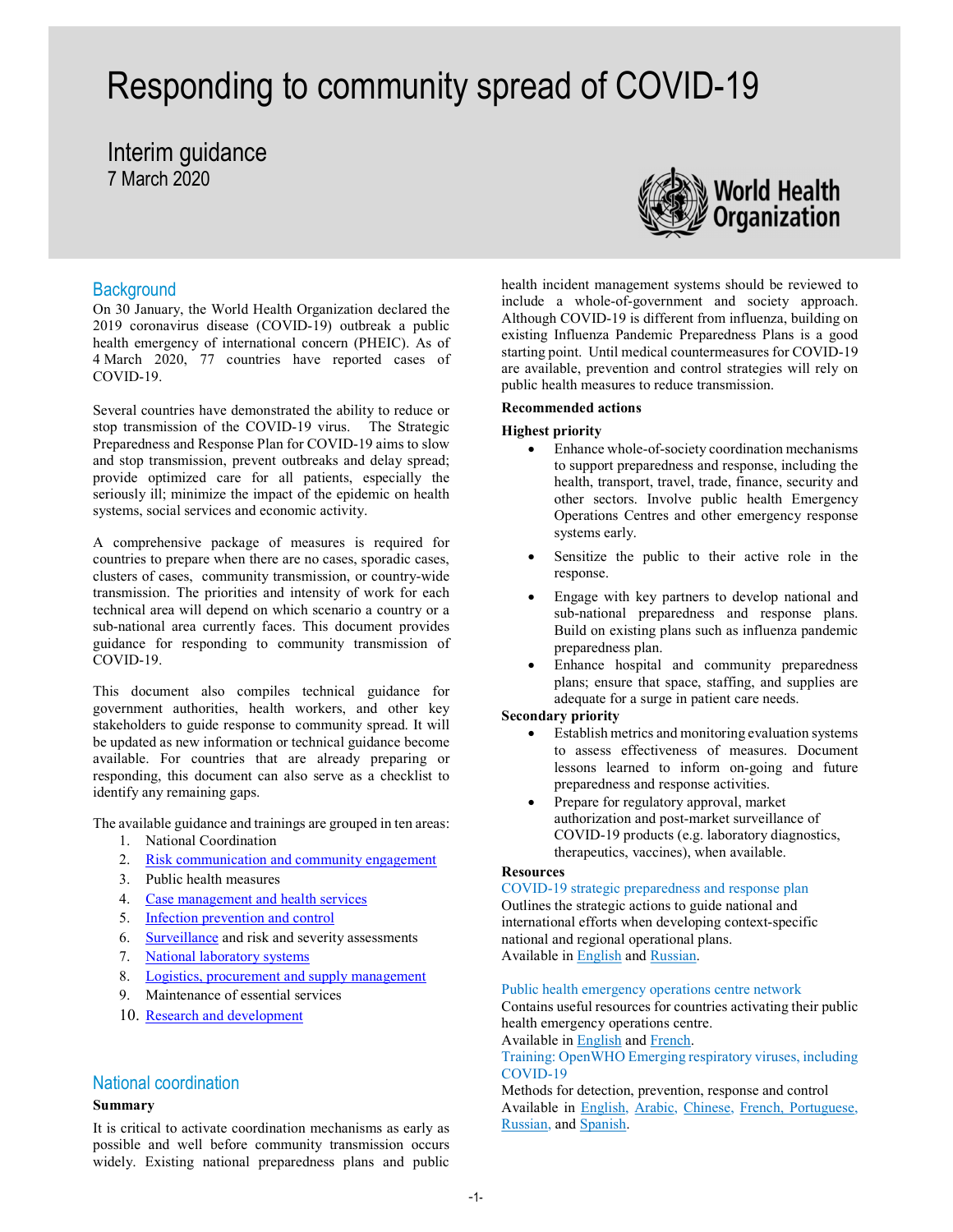# Risk communication and community engagement

# Summary

COVID-19 preparedness and response strategies and interventions need to be announced and explained to the public and other sectors of society ahead of time, and again whenever they change. It is essential to communicate to the public what is known, what is unknown, and what is being done to prevent and control transmission. Responsive, transparent, consistent, and nuanced messaging that acknowledges and address public perceptions is required to establish/maintain authority and trust. Systems should be developed to proactively manage the infodemic of misinformation by detecting and responding to concerns, rumours and misinformation.

## Recommended actions

## Highest priority:

- Implement national risk communication and community engagement plans for COVID-19 using existing pandemic influenza or other public health communication procedures.
- Use a consistent mechanism to communicate about prevention and control measures and engage with media, public health and community-based networks, local governments and NGOs, and other sectors (e.g. healthcare, education sector, business, travel, environment, animal and food/agriculture).
- Promote culturally appropriate and empathetic community engagement to detect and rapidly respond to public perceptions and counter misinformation.

#### Secondary priority

 Conduct analysis of risk perceptions, high risk groups, barriers and enablers for effective public communication.

## Resources

Risk communication and community engagement checklists Guidance to implement effective RCCE strategies, including recommended RCCE goals and actions for countries with confirmed COVID-19 cases. Available in English, Chinese, French and Russian.

WHO guidance on risk communications and community engagement (RCCE) readiness and response to the 2019 novel coronavirus (nCoV 2019).

Coming soon: Risk communication and community engagement strategy. Coming soon: Risk communication for health workers Coming soon: Community engagement for WHO Representatives.

Training: OpenWHO Emerging respiratory viruses, including COVID-19. Module C: Risk Communication and Community Engagement.

Available in English, French, Chinese, and Spanish.

## Public health measures

## Summary

Public health measures can slow the transmission and spread of infectious diseases. These measures can take the form of personal protective, environmental, social distancing, and travel related interventions. Currently, there are no vaccines or specific pharmaceutical treatments available for COVID-19. Public health interventions are and will continue to be an important tool to reduce transmission and prevent spread of COVID-19.

## Recommended actions

 Define rationale and criteria for use of social distancing measures such as cancellation of mass gatherings or school closure.

## Public health measures

Developed for influenza, this document provides recommendations for personal protective, environmental and social distancing interventions which are useful for COVID-19 and other respiratory infections transmitted through contact and droplets. See also COVID-19 specific guidance below.

Available in English.

| <b>Situation</b>                                         | <b>Intervention</b>                                                                          |
|----------------------------------------------------------|----------------------------------------------------------------------------------------------|
| Recommended in<br>all situations.                        | • Hand hygiene                                                                               |
|                                                          | • Respiratory etiquette                                                                      |
|                                                          | • Masks for symptomatic<br>individuals                                                       |
|                                                          | • Isolation and treatment of ill<br>individuals.                                             |
|                                                          | • Monitoring symptoms of healthy<br>contacts.                                                |
|                                                          | • Traveler health advice                                                                     |
|                                                          | • Environmental cleaning                                                                     |
| Consider, based on<br>local and/or global<br>evaluation. | • Avoid crowding (i.e. mass<br>gatherings).                                                  |
|                                                          | • School closures and other<br>measures.                                                     |
|                                                          | • Public transportation closures,<br>and/or                                                  |
|                                                          | • Workplace closures and other<br>measures.                                                  |
|                                                          | • Public health quarantine<br>(asymptomatic contacts) and/or<br>isolation (ill individuals). |

Guidance for mass gatherings in the context of COVID-19 Outlines key planning considerations for organizers of mass gatherings.

Available in English and Russian.

## Considerations for quarantine of individuals in the context of containment for coronavirus disease (COVID-19).

Guidance to Member States on quarantine measures for individuals in the context of containment for COVID-19. Available in English.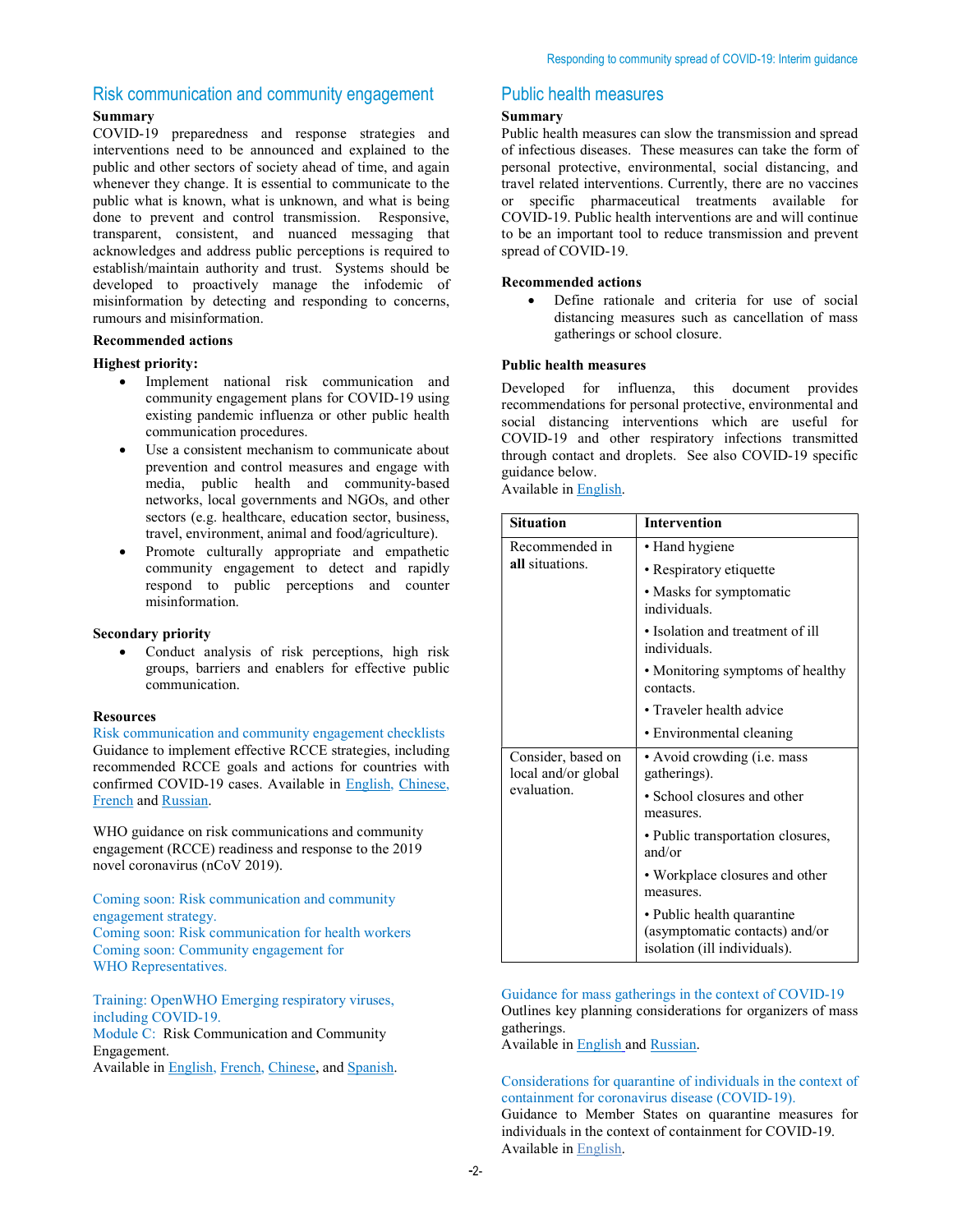## Case management and health services

## Summary

Health care facilities should be prepared for a significant increase of COVID-19 cases while maintaining provision of essential health services. Triage systems will be needed to reduce the risk of exposing other persons or patients to COVID-19, to prioritise treatment for severe and high-risk patients and to manage demands on staff, facilities, and supplies. For many countries, the private sector will be a key partner in provision of health services.

## Recommended actions

#### Highest priority:

- Set up surge triage, screening areas, treatment and critical care units (including staffing, space and supplies, including oxygen) at health facilities.
- Disseminate guidance to health providers for COVID-19 and severe acute respiratory infections using international and WHO standards, including for community care.
- Make guidance available for home care of patients with mild COVID-19 symptoms and recommend when referral to healthcare facilities is advised if symptoms worsen.
- Support comprehensive medical, nutritional, and psycho-social care for people with COVID-19.
- Maintain routine and emergency health service provision for the population.

## Secondary priority

- Update training of and refresh medical/ambulatory teams.
- Participate in clinical expert networks to aid in clinical characterization of COVID-19, address challenges in clinical care, foster global collaboration.

#### Resources

#### Clinical management of severe acute respiratory infection when COVID-19 is suspected.

Intended for clinicians caring for hospitalised adult and paediatric patients with severe acute respiratory infection when COVID-19 infection suspected. Available in English and Russian.

## Home care for patients with suspected novel coronavirus (COVID-19) infection presenting with mild symptoms.

WHO recommendations on safe home care for patients with suspected novel coronavirus (COVID-19) infection presenting with mild symptoms. Available in English and Russian.

## Coming soon: Guidance on a safe and adequate blood supply for COVID-19.

#### Coming soon: Hospital preparedness for COVID-19

Global guidance in development. Currently, PAHO and EURO guidance are available.

## Training: OpenWHO Critical Care Severe Acute Respiratory Infection (SARI).

Module 1: Introduction to nCoV and IPC

- Module 2: Clinical syndromes and pathophysiology of sepsis and ARDs.
- Module 3: Triage
- Module 4: Monitoring
- Module 5: Diagnostics
- Module 6: Oxygen therapy
- Module 7: Antimicrobials
- Module 8: Sepsis
- Module 9: Mechanical ventilation
- Module 10: Sedation

Module 11: Best practices to prevent complications

- Module 12: Liberation from mechanical ventilation
- Module 13: Quality in critical care

Module 14: Pandemic preparedness and ethical

considerations.

Available in English.

## Infection prevention and control

## Summary

Health care facilities should prepare for a significant increase of COVID-19 cases. Staff should be able to recognise signs and symptoms, identify known complications, and administer appropriate treatment while protecting themselves. Preventing infection in health workers and avoiding the spread of COVID-19 amongst patients is key for successful prevention and response, protects the health work force and maintains confidence in the health care system. The private sector should be included in all IPC planning and activities.

## Recommended actions

## Highest priority:

- Identify and mobilize trained staff with the authority and technical expertise to implement IPC activities at vulnerable health facilities.
- Implement triage, early detection, administrative, environmental and engineering controls, personal protective equipment. Provide visual alerts (educational materials in appropriate languages) for patients and families for triage of respiratory symptoms and to practice respiratory etiquette.
- Define patient referral pathways and a national plan for ensuring personal protective equipment (PPE) supply management and human resource surge capacity (numbers and competence).
- Implement a plan for monitoring health personnel exposed to confirmed COVID-19 cases for respiratory illness and for reporting healthcareassociated infections.

## Secondary priority

 Monitor IPC and WASH implementation in selected health facilities and public spaces using the IPC Assessment Framework, the Hand Hygiene Self-Assessment Framework, hand hygiene compliance observation tools, and the WASH Facilities Improvement Tool.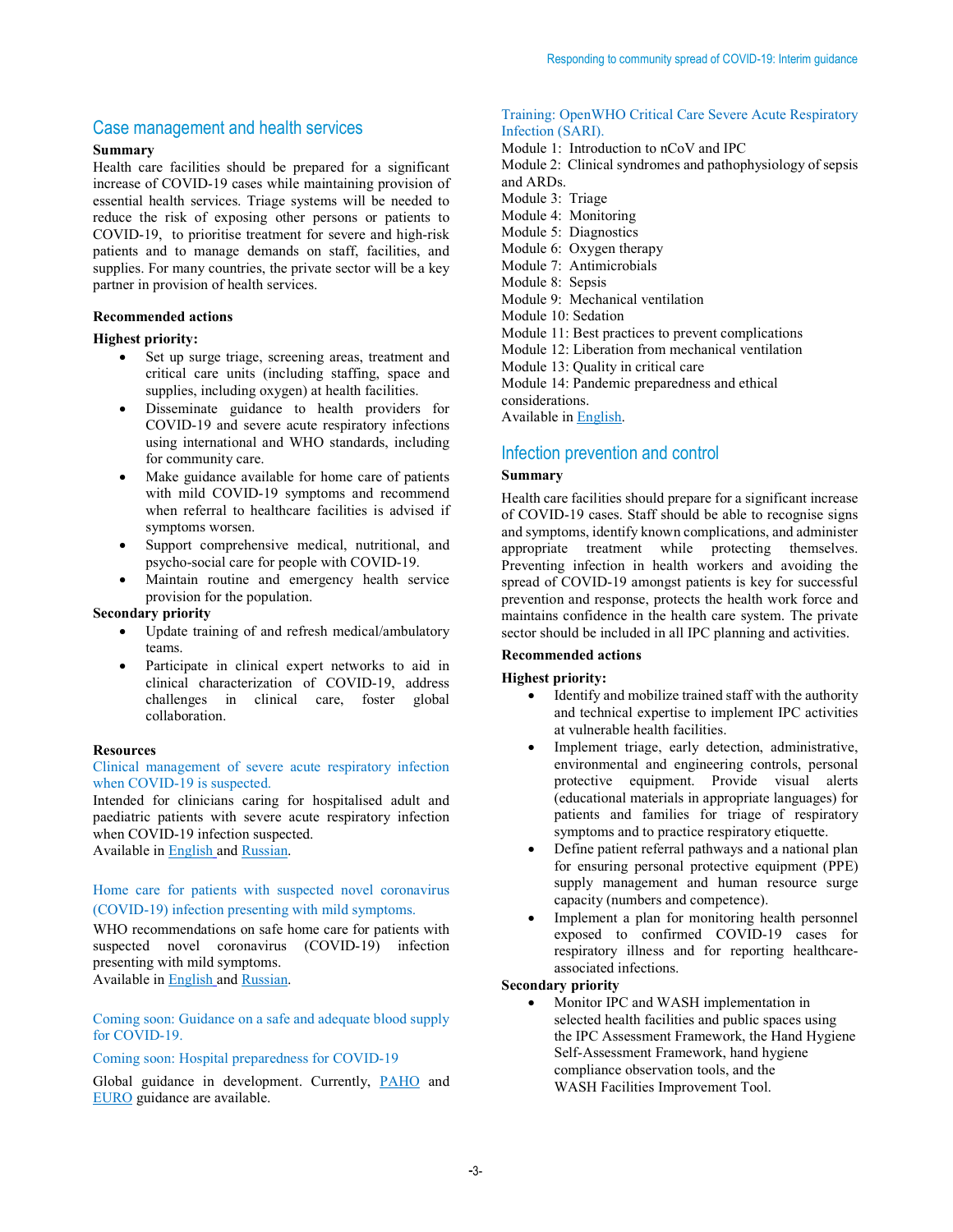#### Advice on the use of masks

Intended for public health and IPC professionals, health care managers, health workers and community health on use of medical masks for COVD-19 in communities, at home and at health facilities.

Available in English and Russian.

## Standard precautions in health care

Aide-memoire providing checklist for infection control. Available in English and Russian.

## Q&A on infection prevention and control for health workers caring for patients.

IPC for health workers caring for patients with suspected or confirmed COVID-19. Available in English and Russian.

#### IPC assessment framework

WHO Guidelines on Core Components of IPC programmes at the acute health facility level. Available in English.

## Hand hygiene self-assessment framework and compliance observation tools.

Tool to help obtain a situation analysis of hand hygiene promotion and practices in a health facility. Available in English, French, and Spanish.

## WASH facilities improvement tool (WASH FIT)

Risk-based, continuous improvement framework with tools for health facilities.

Available in English, Arabic, French, Russian, and Spanish.

## Rational use of personal protective equipment for coronavirus disease (COVID-19).

WHO recommendations for the rational use of PPE in health care and community settings, including the handling of cargo. Available in English.

Coming soon: Health workers exposure risk assessment and management in the context of COVID-19 virus.

## Training: OpenWHO Infection prevention and control (IPC) for novel coronavirus (COVID-19).

- 1. IPC programmes
- 2. Chain of transmission
- 3. Hand and respiratory hygiene
- 4. Injection safety
- 5. Decontamination
- 6. Environmental cleaning
- 7. Waste management
- 8. Transmission based precautions

Available in English.

## Training: OpenWHO ePROTECT respiratory infections

- 1. Acute Respiratory Infections (ARIs) of public health concern- Introduction Chain of transmission.
- 2. How to protect yourself against ARIs
- 3. Basic hygiene measures
- 4. Wearing a medical mask

Available in English and French.

## Surveillance and risk and severity assessments

#### Summary

In the event of community transmission over large areas of the country, surveillance may need to evolve from the daily reporting of individual cases towards the less frequent (e.g., weekly) reporting of aggregated data for the purpose of monitoring disease trends. WHO will provide guidance on the reporting of aggregated data. WHO recommends a surveillance approach based on, or similar to the Global Influenza Surveillance and Response System (GISRS) that facilitates less resource-intensive monitoring. Routine surveillance will complement special studies on risk factors, severity, clinical treatments, transmission dynamics in health workers or close settings and other studies on COVID-19.

Regular risk assessments at regional, national and subnational levels (including for specific settings such as e.g. small islands) should continue to guide the locally most appropriate prevention and control measures.

Assessing the clinical severity of COVID-19 is required to understand excess morbidity and mortality, evaluate the impact on the health systems and plan for future needs. Countries can build on their experience with assessing disease severity of COVID-19 through influenza or other disease protocols.

## Recommended actions

#### Highest priority:

- Disseminate national case definitions for surveillance to the public and private health sectors and communicate changes when needed.
- Implement surveillance strategies to monitor and report disease trends, disease severity and impacts on health and other systems.

#### Secondary priority:

- Continue conducting risk assessments as appropriate. Use global, regional and/or national and local risk assessments to guide actions or changes to the response strategy.
- Establish mechanisms to use surveillance analysis and risk assessments to review national preparedness and response plans.

#### **Resources**

Coming soon: Global surveillance for monitoring community transmission of COVID-19.

#### Training: OpenWHO Emerging respiratory viruses, including COVID-19.

Module A: Introduction to emerging respiratory viruses, including COVID-19.

Module B: Detecting emerging respiratory viruses, including COVID-19: Surveillance and laboratory.

Available in English, Arabic, Chinese, French, Portuguese, Russian, and Spanish.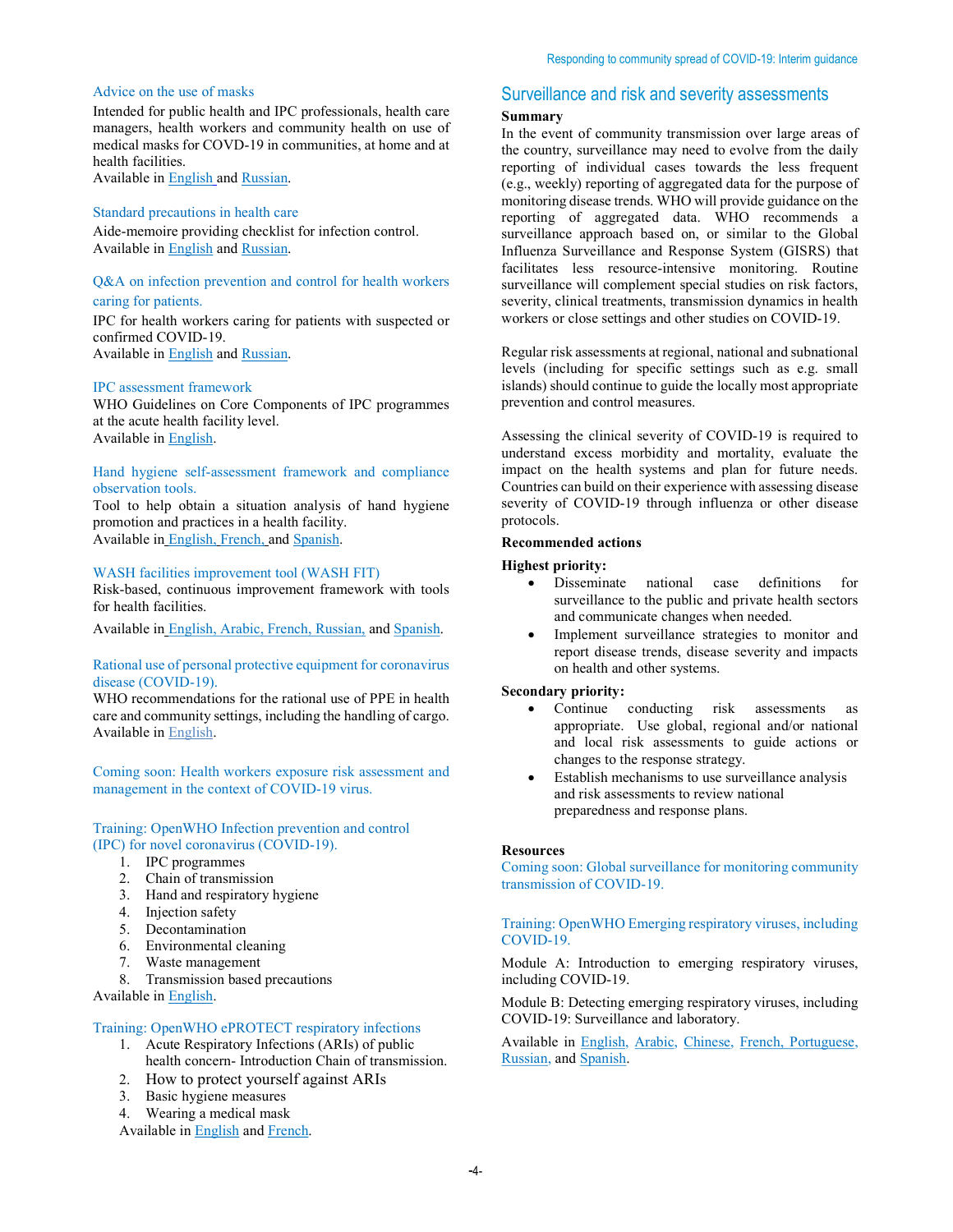# National laboratory systems

## Summary

Faced with community transmission over large areas of the country, laboratories will need to prepare for a significant increase in the number of specimens to be tested for COVID-19. Clinical diagnosis may be used for suspect COVID-19 patient once transmission dynamics and clinical disease are better understood. If COVID-19-specific therapeutics are developed, then testing may again become important for clinical management.

If laboratories need to rescale testing, sentinel and nonsentinel surveillance sites can be used to collect information on disease trends, impacts, and virus evolution. Countries should maintain access to a WHO-recognized international COVID-19 referral laboratory and to necessary supplies, reagents and protocols.

## Recommended actions

## Highest priority:

- Prepare for an increase in the number of specimens to be tested in the laboratory.
- Ensure access to reagents, supplies and laboratory protocols.
- Maintain access to a WHO-recognized international COVID-19 referral laboratory.

#### Secondary priority:

• Participate in routine surveillance systems to mmonitor disease trends, impacts, and virus evolution; periodically share isolates with referral laboratories following WHO guidance.

#### Resources

## WHO interim guidance for laboratory biosafety related to COVID-19.

Interim guidance on laboratory biosafety, including packaging and shipping requirements for sending specimens, for stakeholders involved in COVID-19 laboratory work. Available in English and Russian.

#### Molecular assays to diagnose COVID-19

Technical guidance about molecular assay detection protocols for COVID-19. Available in English.

#### WHO-appointed COVID-19 referral laboratories

Countries without testing capacity can send samples to WHO-appointed COVID-19 referral laboratories for testing. This link contains the WHO-recognized referral laboratories, shipping instructions, and booking form. Available in English.

## Training: OpenWHO Emerging respiratory viruses, including COVID-19.

Module B: Detecting Emerging Respiratory Viruses, including COVID-19: Surveillance and Laboratory Available in English, Arabic, Chinese, French, Portuguese, Russian, and Spanish.

## Logistics, procurement and supply management

## Summary

Logistics arrangements to support prevention and control measures for COVF-19 should be reviewed and a surge in all key areas anticipated (e.g. personnel, deployments, procurement).

## Recommended actions

- Implement supply chain control, security, transport, management system for storage and distribution of COVID-19 Disease Commodity Package (DCP), patient kit reserves, and other essential supplies incountry.
- Conduct regular review of supplies based on DCP and COVID-19 patient kit; develop a central stock reserve for case management of COVID-19.

## Disease commodity package

Lists critical supplies, with descriptions and technical specifications per WHO guidelines for responding to an outbreak of COVID-19.

Available in English and Russian.

## Maintenance of essential services

## Summary

Community transmission of COVD-19 may lead to an interruption of essential services in the communities affected unless tested business continuity plans are in place.

#### Recommended actions

- Adapt and implement national cross-sectoral emergency preparedness business continuity plans, where existing, to COVID-19.
- Work with UN agencies and other partners to identify and support continuation of critical functions (i.e. water and sanitation; fuel and energy; food; telecommunications/internet; finance; law and order; education; and transportation), necessary resources, essential workforce.

## **Resources**

## Whole-of-society pandemic readiness

Provides insight on maintaining essential services during a disease outbreak.

Available in English.

# Research and development

## Summary

Information for countries contributing to COVID-19 research and development in the areas of diagnostics, vaccines and therapeutics.

## Recommended action

 If national capacity exists, join international R&D blueprint efforts and WHO protocols for special studies (compassionate use, Monitored Emergency Use of Unregistered and Investigational Interventions).